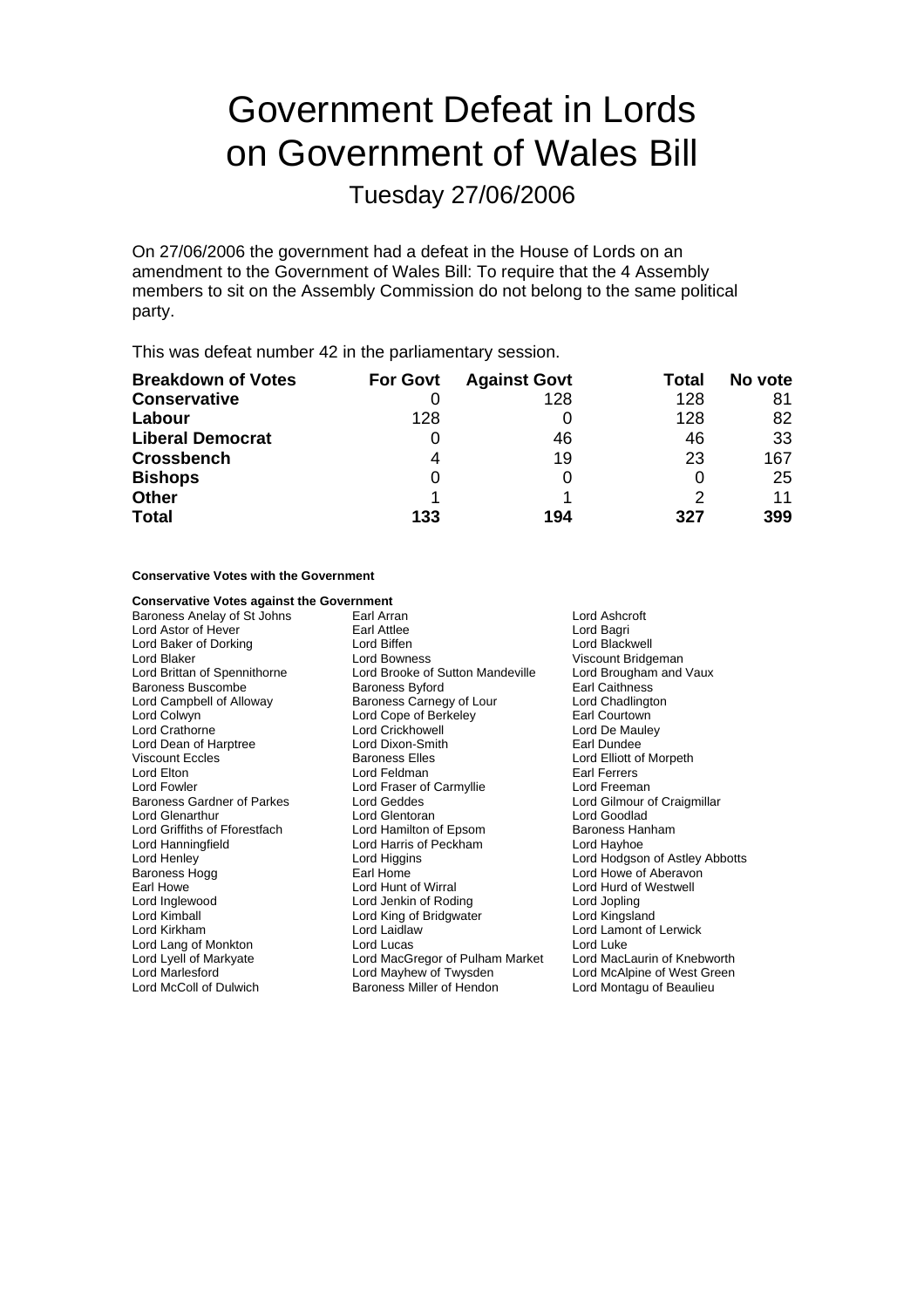- Duke of Montrose **Lord Moore of Lower Marsh** Baroness Morris of Bolton<br>
Lord Murton of Lindisfarne **Baroness Lord Newton of Braintree** Baroness Noakes Earl Onslow Baroness Oppenheim-Barnes<br>
Lord Patten<br>
Lord Peyton of Yeovil Lord Renton of Mount Harry **Frank Conwy Lord Roberts** Earl Selborne Lord Strathclyde Lord Taylor of Warwick<br>
Lord Trefoarne 
Lord Tenchard Baroness Wilcox
- **Labour Votes with the Government**

Baroness Adams of Craigielea Lord Adonis **Baroness Amos** Baroness Amos Lord Brooks of Tremorfa e Lord Campbell-Savours<br>
Lord Christopher e Lord Clark of Windermere Lord Harris of Haringey Lord Harrison<br>
Lord Haskel Chilton Cord Haworth Baroness Hollis of Heigham Lord Mackenzie of Framwellgate Lord Mason of Barnsl<br>Lord Maxton baroness McDonagh Lord Morris of Handsworth Lord O'Neill of Clackmannan<br>Lord Patel of Blackburn Lord Pendry Lord Taylor of Blackburn

Lord Murton of Lindisfarne Lord Newton of Braintree **Baroness Noakes**<br>
Lord Norton of Louth Couth Couth Baroness O'Cathain Earl Northesk **Earl Lord Norton of Louth** Baroness O'Cathain Baroness O'Cathain Baroness O'Cathain Baroness O'Cathain<br>
Baroness Oppenheim-Barnes Lord Palumbo Lord Patten **Lord Peyton of Yeovil** Lord Patten Lord Pilkington of Oxenford<br>Baroness Platt of Writtle **Lord Plummer of St Marylebone** Baroness Rawlings Baroness Platt of Writtle Lord Plummer of St Marylebone Baroness Raylebone Baroness Raylebone Baroness Raylebone Baroness Raylebone Baroness Raylebone Baroness Raylebone Baroness Raylebone Baroness Raylebone Baroness Rayle Lord Renfrew of Kaimsthorn Lord Renton<br>
Lord Renton<br>
Lord Roberts of Conwy Baroness Seccombe Earl Selborne **Lord Selsdon** Early Baroness Sharples<br>
Lord Shaw of Northstead Baroness Shephard of Northwold Lord Skelmersdale **Baroness Shephard of Northwold Lord Skelmersdale Baroness Shephard of Northwold Lord Stewartby** Lord Soulsby of Swaffham Prior Lord St John of Fawsley Lord Stewart Lord Stewart Lord Stewart Cord Tebbit<br>Lord Strathclyde Lord Tebbit Lord Trefgarne Viscount Trenchard Baroness Trumpington Viscount Ullswater **Controller Baroness Verma** Controller Lord Waddington<br>
Lord Wade of Choriton **Controller Controller Controller Controller Lord Walker of Willsen** Lord Wakeham **Lord Walker of Worcester**<br>
Lord Wolfson

Lord Anderson of Swansea Baroness Andrews Lord Archer of Sandwell Baroness Ashton of Upholland Lord Bach Lord Barnett Lord Bassam of Brighton **Lord Berkeley** Lord Bhatta<br>1991 - Baroness Blackstone Lord Borrie<br>2011 - Lord Borrie Baroness Blackstone Lord Bragg Lord Brooke of Alverthorpe Lord Brookman<br>
Lord Brooks of Tremorfa Lord Campbell-Savours Lord Carter of Coles Lord Christopher **Lord Clark of Windermere** Lord Clarke of Hampstead<br>
Lord Clinton-Davis **Lord Corbett of Castle Vale** Baroness Crawley Lord Corbett of Castle Vale Baroness Crawley<br>
Lord Davidson of Glen Clova Lord Davies of Oldham Baroness David **Lord Davidson of Glen Clova** Lord Davies of Ol<br>Lord Davies of Coity **Container Baroness Dean of Thornton-le-Fylde** Lord Donoughue Lord Davies of Coity **Baroness Dean of Thornton-le-Fylde**<br>
Lord Dubs<br>
Lord Fatwell Lord Dubs<br>
Lord Evans of Temple Guiting Lord Eatwell<br>
Lord Evans of Temple Guiting Lord Falconer of Thoroton Baroness Farrington of Lord Faulkner of Worcester Lord Fyfe of Fairfield<br>
Baroness Gibson of Market Rasen Baroness Golding Cord Lord Gordon of Strathblane Baroness Gibson of Market Rasen Baroness Golding **Lord Gordon Cordon Cordon Cordon** Cordon Cordon Cordon of Brook<br>
Lord Gould of Brookwood Lord Grocott Lord Gould of Brookwood Lord Grocott<br>
Lord Harrison Lord Hart of Chilton Lord Haskel Lord Haworth Baroness Hayman Baroness Hilton of Eggardon Lord Hogg of Cumbernauld Lord Howie of Troon Lord Hoyle **Lord Hughes of Woodside** Lord Lord Janner of Braunstone<br>
Baroness Jay of Paddington **Lord Lord Jones** Lord Core Lord King of West Bromwic Baroness Jay of Paddington Lord Jones Lord Cord Cord Lord King of West Bromwich<br>
Lord Kinnock Lord King of Crondall Lord Leitch **Lord Lipsey** Lord Lipsey **Baroness Lockwood**<br>
Lord Lofthouse of Pontefract Lord Macdonald of Tradeston Lord MacKenzie of Culkein Lord Macdonald of Tradeston Lord MacKenzie of Culkein<br>Lord Mason of Barnsley **Baroness Massey of Darwen** Lord Maxton **Baroness McDonagh Baroness McDonagh Baroness McHudnall** Lord McIntosh of Haringey Lord McKenzie of Luton Lord Mitchell Lord Moonie <sup>V</sup> The Lord Morgan Cord Cord Baroness Morgan of Huyton<br>
Baroness Morgan of Drefelin Lord Morris of Manchester Baroness Morris of Yardley Baroness Morgan of Drefelin Lord Morris of Manchester The Baroness Morgan of Drefelin Lord Morris of Manchester The Baroness Morgan Lord Parekh Baroness Prosser Lord Prys-Davies Baroness Quin Baroness Rendell of Babergh Lord Rooker Lord Rosser **Lord Rowlands**<br>
Lord Rowlands Baroness Scotland of Asthal **Baroness Condensity**<br>
Lord Sawyer Baroness Scotland of Asthal Lord Sheldon Lord Sawyer **Baroness Scotland of Asthal Lord Sheldon**<br>
Viscount Simon **Baroness Scotland of Asthal Lord Shape** Lord Smith of Leigh Lord Snape<br>
Baroness Symons of Vernham Dean Baroness Taylor of Bolton Lord Soley **Baroness Symons of Vernham Dean** Baroness Taylor of Lord Taylor of Lord Temple-Morris **Container Symons of Vernham Dean** Baroness Thornton

Baroness Farrington of Ribbleton Lord Lea of Crondall Baroness Pitkeathley